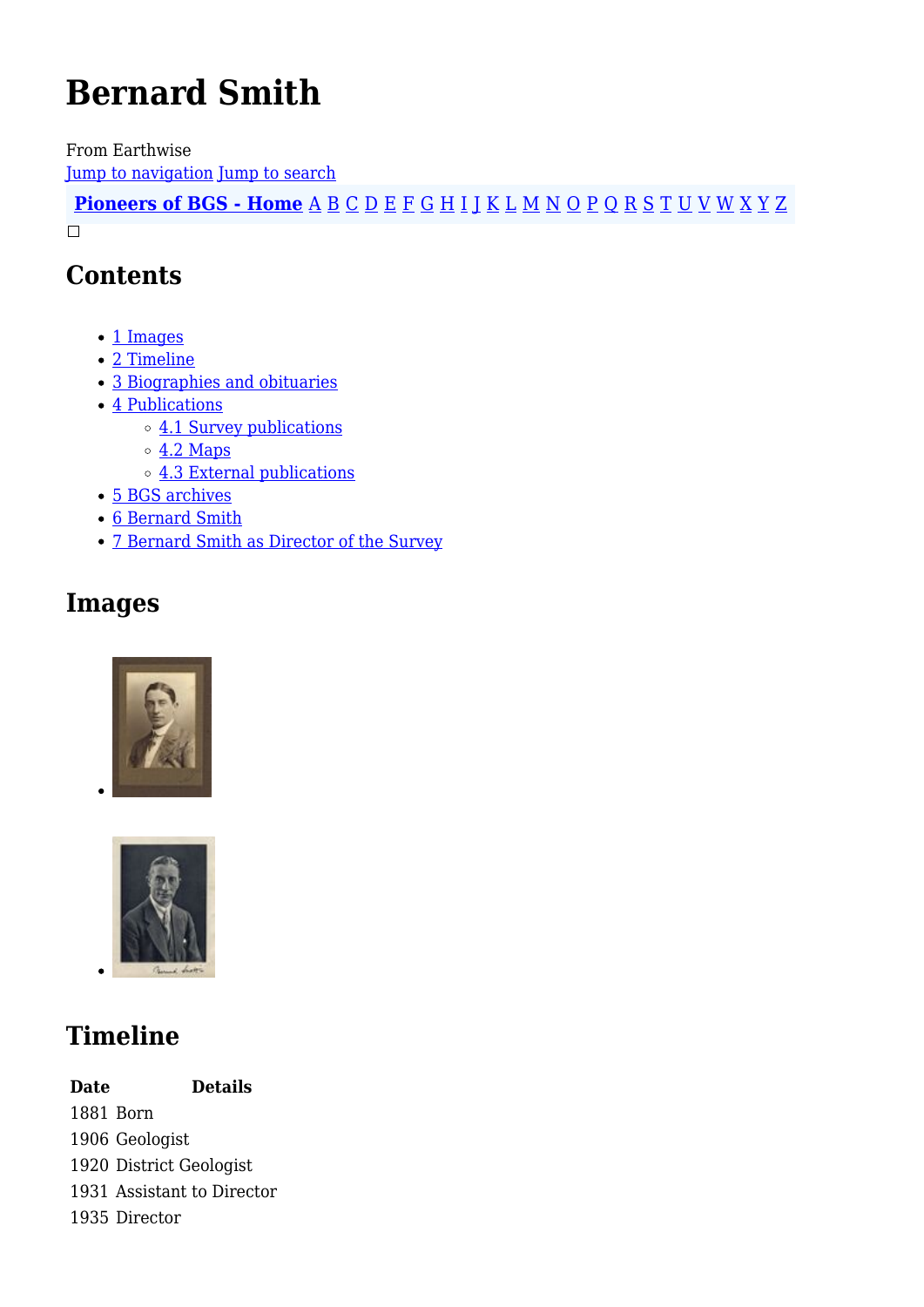1927 Bigsby Medal 1935 Fellow of the Royal Society 1935 Bolitho Medal

### **Biographies and obituaries**

[1935 Bernard Smith, Director](http://earthwise.bgs.ac.uk/index.php/1935_Bernard_Smith,_Director_-_Geological_Survey_of_Great_Britain_(by_E.B._Bailey)) From: Bailey, Sir Edward. Geological Survey of Great Britain. London: Thomas Murby, 1952.

Dr. Bernard Smith and the Geological Survey. Nature 136, 96 (1935). <https://doi.org/10.1038/136096a0>

Fearnsides William George. Dr. Bernard Smith, 1881 - 1936 Obit. Not. Fell. R. Soc. 1936. 2 239–249. <http://doi.org/10.1098/rsbm.1938.0004>

[Bernard Smith \(1881-1936\), Director of Geological Survey of Great Britain and Museum of Practical](https://www.npg.org.uk/collections/search/person/mp141538/bernard-smith) [Geology](https://www.npg.org.uk/collections/search/person/mp141538/bernard-smith) National Portrait Gallery

Smith, Bernard 1937 QJGS 93

# **Publications**

**Works listed in the BGS Library catalogue**

### **Survey publications**

Lamplugh, G.W. ; Smith, B. ; Mill, H.R. (1914). The water supply of Nottinghamshire from underground sources. (Memoir (Water Supply) Geological Survey of GB). London : HMSO.

### **Maps**

Geological Survey of Great Britain ; Smith, B. (1913). Sheet 5 NE - Montgomeryshire. (Geological Survey of England and Wales 6 inch [1:10 560] county series - Montgomeryshire). Southampton : Ordnance Survey for the Geological Survey.

Geological Survey of Great Britain ; Smith, B. (1913). Sheet 5 NW - Montgomeryshire. (Geological Survey of England and Wales 6 inch [1:10 560] county series - Montgomeryshire). Southampton : Ordnance Survey for the Geological Survey.

Geological Survey of Great Britain ; Smith, B. (1913). Sheet 5 SE - Montgomeryshire. (Geological Survey of England and Wales 6 inch [1:10 560] county series - Montgomeryshire). Southampton : Ordnance Survey for the Geological Survey.

Geological Survey of Great Britain ; Smith, B. (1913). Sheet 5 SW - Montgomeryshire. (Geological Survey of England and Wales 6 inch [1:10 560] county series - Montgomeryshire). Southampton : Ordnance Survey for the Geological Survey.

Geological Survey of Great Britain ; Smith, B. (1915). Sheet 6 SW - Montgomeryshire. (Geological Survey of England and Wales 6 inch [1:10 560] county series - Montgomeryshire). Southampton : Ordnance Survey for the Geological Survey.

Geological Survey of Great Britain ; Smith, B. ; Wills, L. J. (1912). Sheet 8 SW - Merionethshire.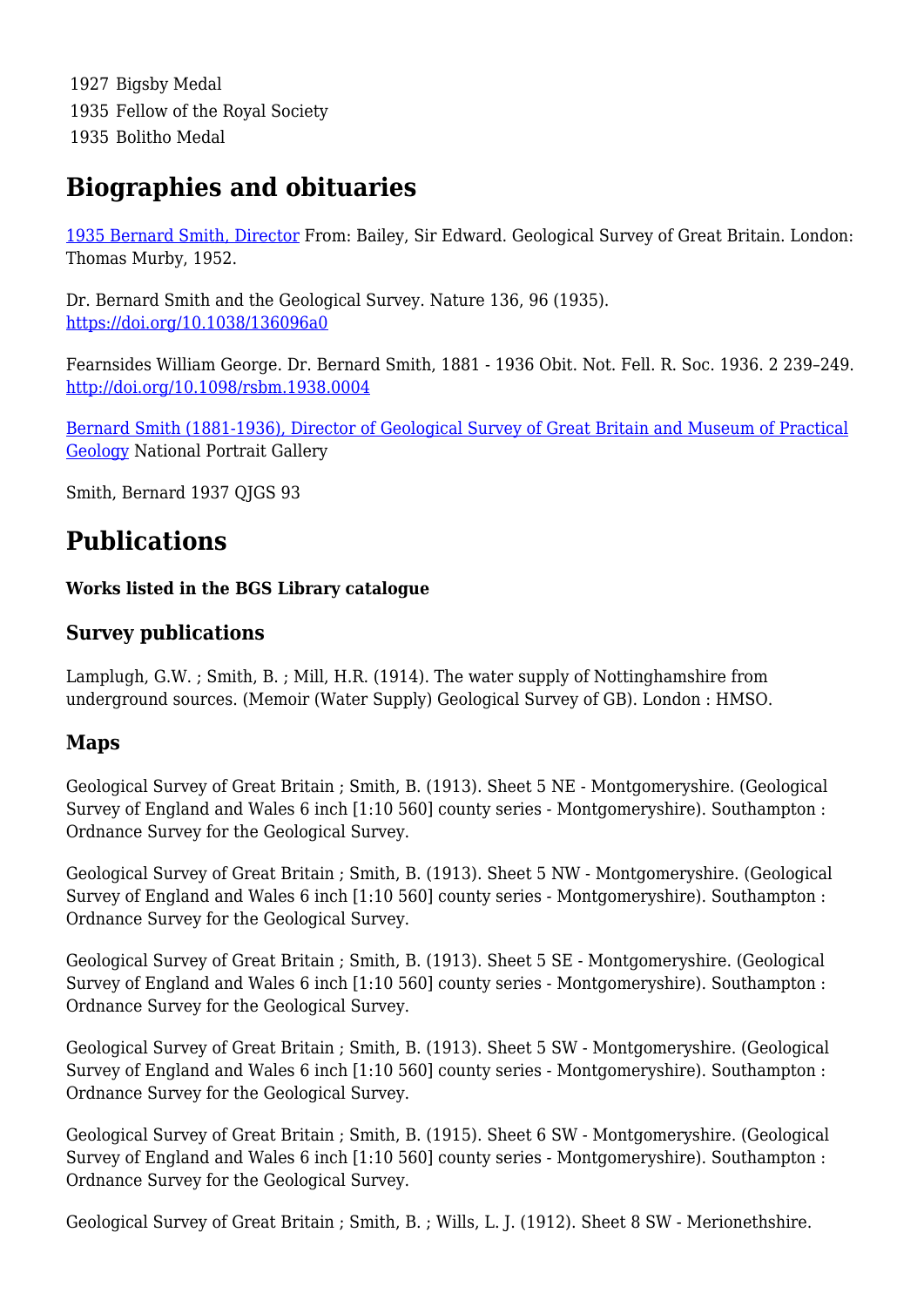(Geological Survey of England and Wales 6 inch [1:10 560] county series - Merionethshire ). Southampton : Ordnance Survey for the Geological Survey.

Geological Survey of Great Britain ; Smith, B. ; King, W.B.R. (1919). Sheet 10 NW - Montgomeryshire. (Geological Survey of England and Wales 6 inch [1:10 560] county series - Montgomeryshire). Southampton : Ordnance Survey for the Geological Survey.

Geological Survey of Great Britain ; Smith, B. (1919). Sheet 10 SE - Montgomeryshire. (Geological Survey of England and Wales 6 inch [1:10 560] county series - Montgomeryshire). Southampton : Ordnance Survey for the Geological Survey.

Geological Survey of Great Britain ; Smith, B. (1919). Sheet 10 SW - Montgomeryshire. (Geological Survey of England and Wales 6 inch [1:10 560] county series - Montgomeryshire). Southampton : Ordnance Survey for the Geological Survey.

Geological Survey of Great Britain ; Smith, B. (1915). Sheet 11 SW - Montgomeryshire. (Geological Survey of England and Wales 6 inch [1:10 560] county series - Montgomeryshire). Southampton : Ordnance Survey for the Geological Survey.

Geological Survey of Great Britain ; Smith, B. (1906). Sheet 12 SW - Leicestershire. (Geological Survey of England and Wales 6 inch [1:10 560] county series - Leicestershire). Southampton : Ordnance Survey for the Geological Survey.

Geological Survey of Great Britain ; Lamplugh, G.W. ; Smith, B. (1909). Sheet 14 SE - Nottinghamshire. (Geological Survey of England and Wales 6 inch [1:10 560] county series - Nottinghamshire). Southampton : Ordnance Survey for the Geological Survey.

Geological Survey of Great Britain ; Smith, B. (1909). Sheet 15 SE - Nottinghamshire. (Geological Survey of England and Wales 6 inch [1:10 560] county series - Nottinghamshire). Southampton : Ordnance Survey for the Geological Survey.

Geological Survey of Great Britain ; Smith, B. (1909). Sheet 15 SW - Nottinghamshire. (Geological Survey of England and Wales 6 inch [1:10 560] county series - Nottinghamshire). Southampton : Ordnance Survey for the Geological Survey.

Geological Survey of Great Britain ; Lamplugh, G.W. ; Smith, B. (1909). Sheet 19 NE - Nottinghamshire. (Geological Survey of England and Wales 6 inch [1:10 560] county series - Nottinghamshire). Southampton : Ordnance Survey for the Geological Survey.

Geological Survey of Great Britain ; Lamplugh, G.W. ; Smith, B. (1909). Sheet 19 SE - Nottinghamshire. (Geological Survey of England and Wales 6 inch [1:10 560] county series - Nottinghamshire). Southampton : Ordnance Survey for the Geological Survey.

Geological Survey of Great Britain ; Smith, B. (1909). Sheet 20 NE - Nottinghamshire. (Geological Survey of England and Wales 6 inch [1:10 560] county series - Nottinghamshire). Southampton : Ordnance Survey for the Geological Survey.

Geological Survey of Great Britain ; Smith, B. (1909). Sheet 20 NW - Nottinghamshire. (Geological Survey of England and Wales 6 inch [1:10 560] county series - Nottinghamshire). Southampton : Ordnance Survey for the Geological Survey.

Geological Survey of Great Britain ; Smith, B. (1909). Sheet 20 SE - Nottinghamshire. (Geological Survey of England and Wales 6 inch [1:10 560] county series - Nottinghamshire). Southampton :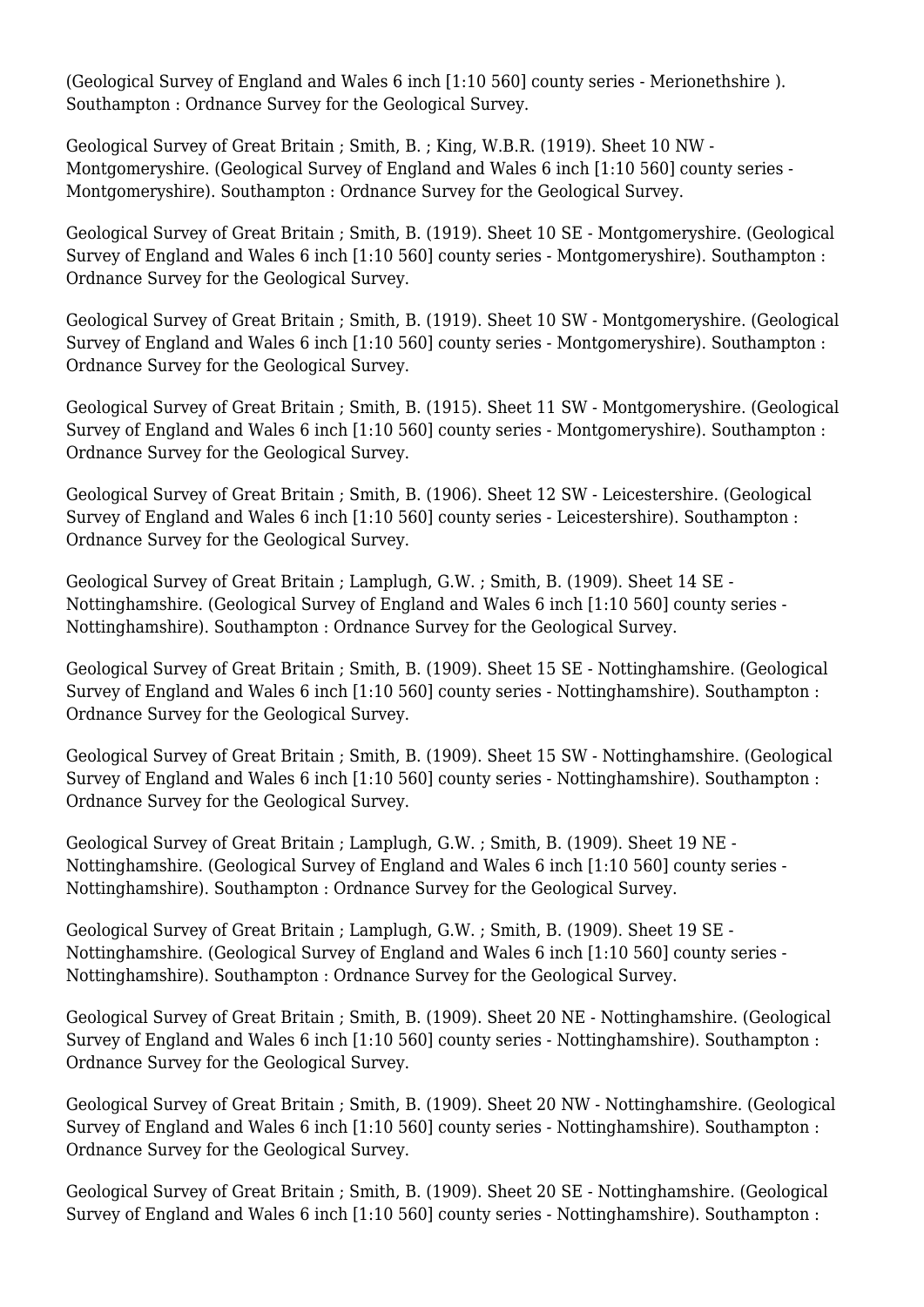Ordnance Survey for the Geological Survey.

Geological Survey of Great Britain ; Smith, B. (1908). Sheet 21 NW - Nottinghamshire. (Geological Survey of England and Wales 6 inch [1:10 560] county series - Nottinghamshire). Southampton : Ordnance Survey for the Geological Survey.

Geological Survey of Great Britain ; Smith, B. (1908). Sheet 21 SW - Nottinghamshire. (Geological Survey of England and Wales 6 inch [1:10 560] county series - Nottinghamshire). Southampton : Ordnance Survey for the Geological Survey.

Geological Survey of Great Britain ; Smith, B. (1908). Sheet 24 NE - Nottinghamshire. (Geological Survey of England and Wales 6 inch [1:10 560] county series - Nottinghamshire). Southampton : Ordnance Survey for the Geological Survey.

Geological Survey of Great Britain ; Smith, B. (1907). Sheet 24 SE - Nottinghamshire. (Geological Survey of England and Wales 6 inch [1:10 560] county series - Nottinghamshire). Southampton : Ordnance Survey for the Geological Survey.

Geological Survey of Great Britain ; Smith, B. (1905). Sheet 25 NE - Nottinghamshire. (Geological Survey of England and Wales 6 inch [1:10 560] county series - Nottinghamshire). Southampton : Ordnance Survey for the Geological Survey.

Geological Survey of Great Britain ; Smith, B. (1908). Sheet 25 NW - Nottinghamshire. (Geological Survey of England and Wales 6 inch [1:10 560] county series - Nottinghamshire). Southampton : Ordnance Survey for the Geological Survey.

Geological Survey of Great Britain ; Smith, B. (1908). Sheet 25 SE - Nottinghamshire. (Geological Survey of England and Wales 6 inch [1:10 560] county series - Nottinghamshire). Southampton : Ordnance Survey for the Geological Survey.

Geological Survey of Great Britain ; Smith, B. (1908). Sheet 25 SW - Nottinghamshire. (Geological Survey of England and Wales 6 inch [1:10 560] county series - Nottinghamshire). Southampton : Ordnance Survey for the Geological Survey.

Geological Survey of Great Britain ; Smith, B. (1908). Sheet 26 SW - Nottinghamshire. (Geological Survey of England and Wales 6 inch [1:10 560] county series - Nottinghamshire). Southampton : Ordnance Survey for the Geological Survey.

Geological Survey of Great Britain ; Smith, B. (1907). Sheet 29 NE - Nottinghamshire. (Geological Survey of England and Wales 6 inch [1:10 560] county series - Nottinghamshire). Southampton : Ordnance Survey for the Geological Survey.

Geological Survey of Great Britain ; Smith, B. (1907). Sheet 29 NW - Nottinghamshire. (Geological Survey of England and Wales 6 inch [1:10 560] county series - Nottinghamshire). Southampton : Ordnance Survey for the Geological Survey.

Geological Survey of Great Britain ; Smith, B. ; Wilkinson, S.B.N. (1907). Sheet 29 SE - Nottinghamshire. (Geological Survey of England and Wales 6 inch [1:10 560] county series - Nottinghamshire). Southampton : Ordnance Survey for the Geological Survey.

Geological Survey of Great Britain ; Smith, B. ; Wilkinson, S.B.N. (1907). Sheet 29 SW - Nottinghamshire. (Geological Survey of England and Wales 6 inch [1:10 560] county series - Nottinghamshire). Southampton : Ordnance Survey for the Geological Survey.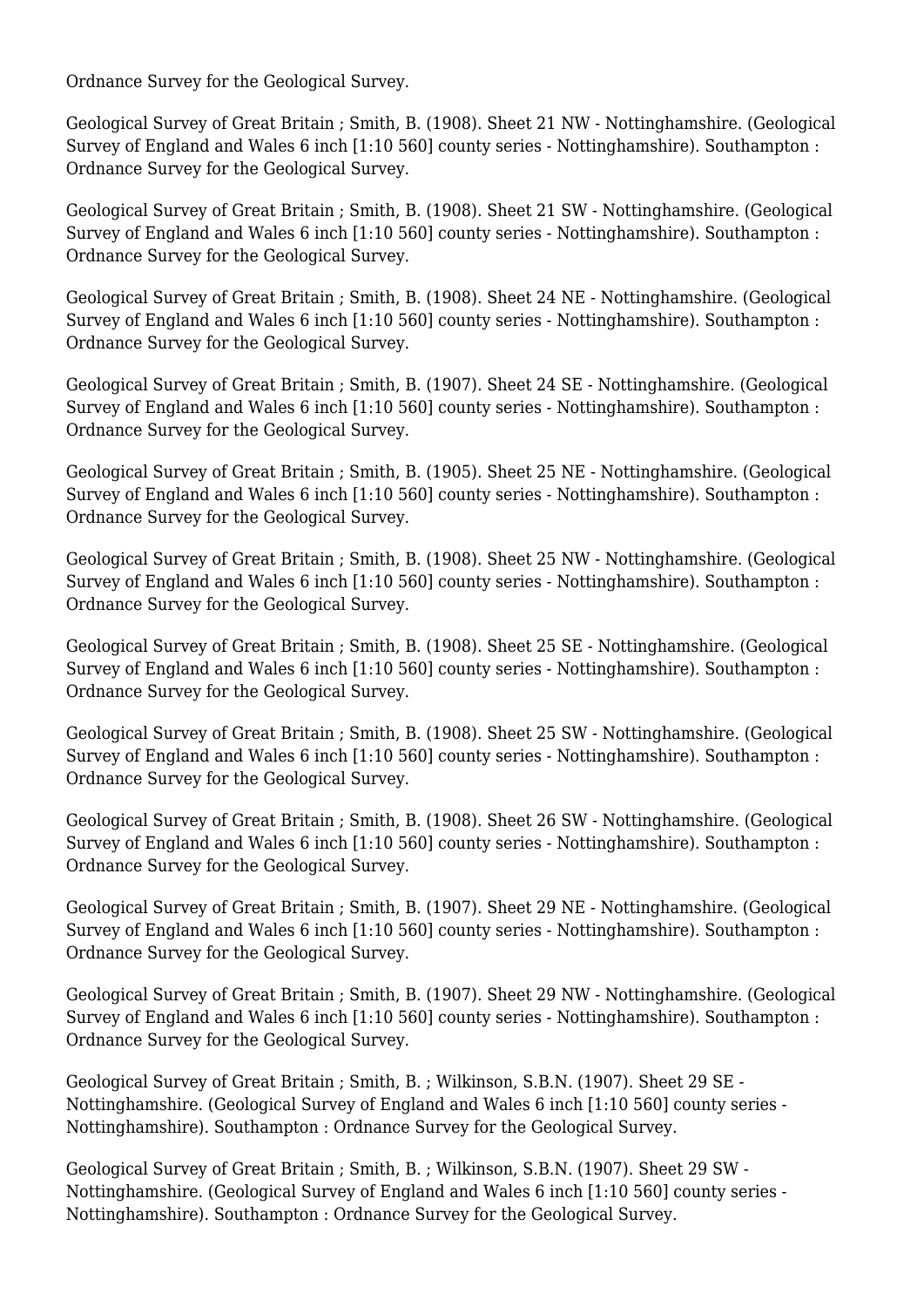Geological Survey of Great Britain ; Smith, B. (1907). Sheet 30 NE - Nottinghamshire. (Geological Survey of England and Wales 6 inch [1:10 560] county series - Nottinghamshire). Southampton : Ordnance Survey for the Geological Survey.

Geological Survey of Great Britain ; Smith, B. (1907). Sheet 30 NW - Nottinghamshire. (Geological Survey of England and Wales 6 inch [1:10 560] county series - Nottinghamshire). Southampton : Ordnance Survey for the Geological Survey.

Geological Survey of Great Britain ; Smith, B. (1907). Sheet 30 SE - Nottinghamshire. (Geological Survey of England and Wales 6 inch [1:10 560] county series - Nottinghamshire). Southampton : Ordnance Survey for the Geological Survey.

Geological Survey of Great Britain ; Smith, B. (1907). Sheet 30 SW - Nottinghamshire. (Geological Survey of England and Wales 6 inch [1:10 560] county series - Nottinghamshire). Southampton : Ordnance Survey for the Geological Survey.

Geological Survey of Great Britain ; Smith, B. (1909). Sheet 31 NW - Nottinghamshire. (Geological Survey of England and Wales 6 inch [1:10 560] county series - Nottinghamshire). Southampton : Ordnance Survey for the Geological Survey.

Geological Survey of Great Britain ; Smith, B. (1909). Sheet 31 SW - Nottinghamshire. (Geological Survey of England and Wales 6 inch [1:10 560] county series - Nottinghamshire). Southampton : Ordnance Survey for the Geological Survey.

Geological Survey of Great Britain ; Smith, B. (1906). Sheet 47 NE - Nottinghamshire. (Geological Survey of England and Wales 6 inch [1:10 560] county series - Nottinghamshire). Southampton : Ordnance Survey for the Geological Survey.

Geological Survey of Great Britain ; Smith, B. (1906). Sheet 47 NW - Nottinghamshire. (Geological Survey of England and Wales 6 inch [1:10 560] county series - Nottinghamshire). Southampton : Ordnance Survey for the Geological Survey.

Geological Survey of Great Britain ; Smith, B. (1906). Sheet 47 SE - Nottinghamshire. (Geological Survey of England and Wales 6 inch [1:10 560] county series - Nottinghamshire). Southampton : Ordnance Survey for the Geological Survey.

Geological Survey of Great Britain ; Smith, B. (1906). Sheet 47 SW - Nottinghamshire. (Geological Survey of England and Wales 6 inch [1:10 560] county series - Nottinghamshire). Southampton : Ordnance Survey for the Geological Survey.

Geological Survey of Great Britain ; Smith, B. (1906). Sheet 51 NW - Nottinghamshire. (Geological Survey of England and Wales 6 inch [1:10 560] county series - Nottinghamshire). Southampton : Ordnance Survey for the Geological Survey.

### **External publications**

Smith, B. The Upper Keuper sandstones of east Nottinghamshire. Geological Magazine Decade V, vol.VII, no.VII 1910 p.302-311 ; p.302-311.

Smith, B. (1916). Ball or pillow-form structures in sandstones. Geological Magazine Decade VI, v.III, no.IV 1916 p.146-156 (1916) ; p.146-156.

Smith, B. ; Warke, P.A. ; Geographical Association ; British Geomorphological Research Group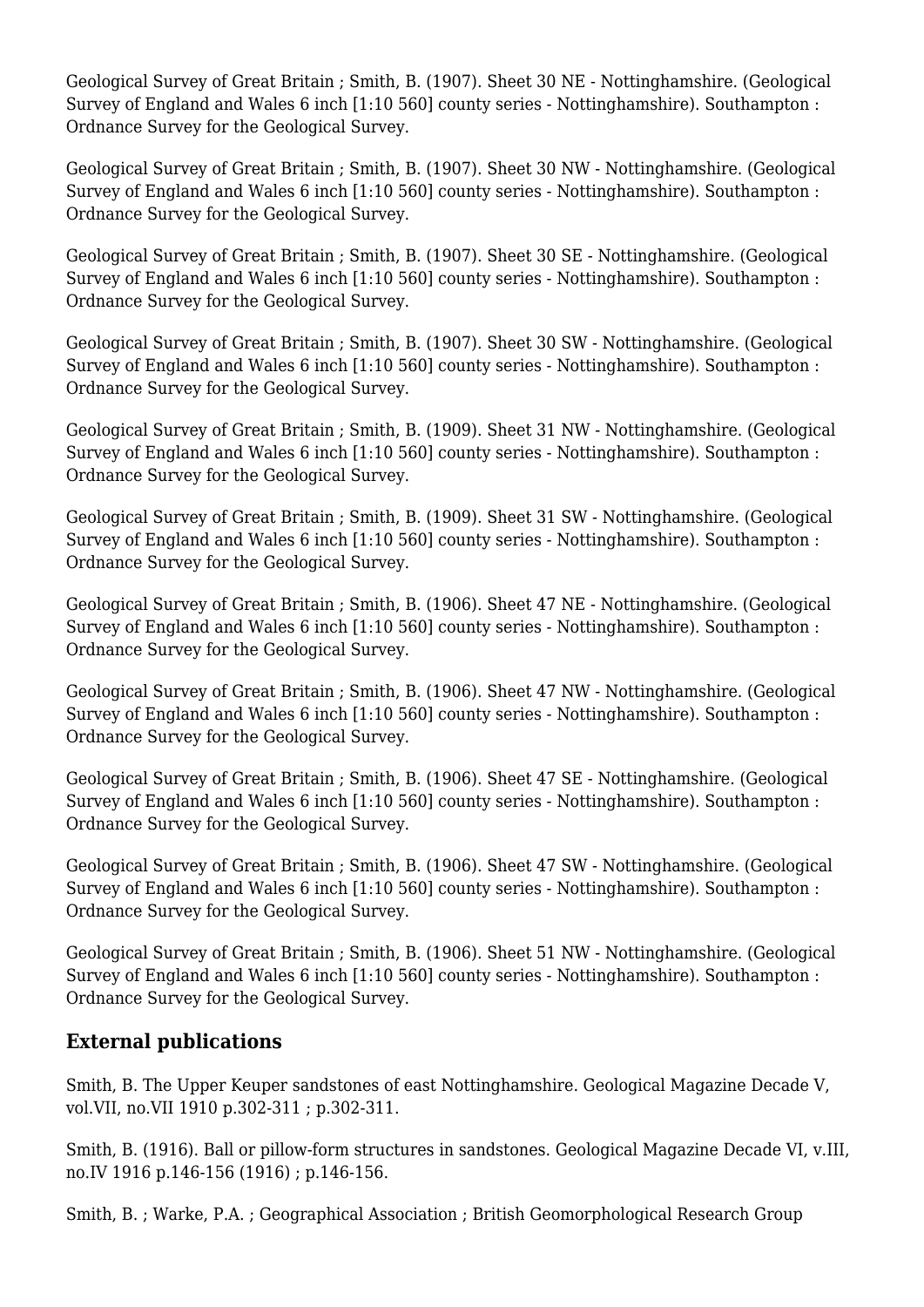(2001). Classic landforms of the Antrim Coast. (Classic Landform guides). Sheffield : Geographical Association.

### **BGS archives**

| <b>Ref No</b>              | <b>Title</b>                                                                                                                                                                         | <b>Description</b>                                                                                                                                                                                                                                                                                                                                                                          |
|----------------------------|--------------------------------------------------------------------------------------------------------------------------------------------------------------------------------------|---------------------------------------------------------------------------------------------------------------------------------------------------------------------------------------------------------------------------------------------------------------------------------------------------------------------------------------------------------------------------------------------|
|                            | Correspondence on range of issues:<br>GSM/DR/Ft/A/2 letters to Bromehead, C.Davidson,<br>H.Dewey, Fairley, A.Geikie                                                                  |                                                                                                                                                                                                                                                                                                                                                                                             |
| GSM/DR/Sb/8/3 Publications |                                                                                                                                                                                      | The Pleistocene History of the West<br>Midlands by Prof L J Wills; "Note on the<br>water supply of Uriconium" by R W<br>Pocock; "A Guide to the Roman City of<br>Uriconium" by George E Fox; "The<br>Geology of South Shropshire" by W W<br>Watts; "Lead and Zinc Ores in the Pre-<br>carboniferous Rocks of West Shropshire<br>and North Wales" by Bernard Smith and<br><b>Henry Dewey</b> |
| GSM/DR/Sm                  | <b>Bernard Smith</b>                                                                                                                                                                 | Bernard Smith was born in Grantham on<br>13 February 1881. In 1900 he went to<br>Sidney Sussex College                                                                                                                                                                                                                                                                                      |
| GSM/GL/Bm/1                | Correspondence: letters to H.A.Allen,<br>R.Crookall, J.S.Flett, J.A.Howe,<br>F.L.Kitchin, W.F.P.McLintock, J.Pringle,<br>B.Smith and C.J.Stubblefield. Some<br>letters to Bromehead. |                                                                                                                                                                                                                                                                                                                                                                                             |
| GSM/GL/De/5                | Correspondence: letters to C.H.Dinham,<br>F.L.Kitchin, B.Smith, C.J.Stubblefield,<br>H.A.Allen.                                                                                      |                                                                                                                                                                                                                                                                                                                                                                                             |
| GSM/GL/Ho/10               | Correspondence: letters to C.H.Dinham,<br>Kitchin, G.H. Mitchell and B.Smith                                                                                                         |                                                                                                                                                                                                                                                                                                                                                                                             |
|                            | GSM/GL/Wr/36 Letters From F L Kitchin to W B Wright                                                                                                                                  | 71-79 letters; 1 letter from F L Kitchin to<br>[?B] Smith; 1 list of text figures from W<br>B Wright's paper on Freshwater Fauna                                                                                                                                                                                                                                                            |
|                            | GSM/GL/Wr/43 Letters From B Smith to W B Wright                                                                                                                                      |                                                                                                                                                                                                                                                                                                                                                                                             |
| GSM/GL/Wy/1                | Correspondence; letters to Chatwin,<br>Eastwood, Kitchin and B.Smith                                                                                                                 |                                                                                                                                                                                                                                                                                                                                                                                             |

### **Bernard Smith**

Bernard Smith was born in Grantham on 13 February 1881. In 1900 he went to Sidney Sussex College, Cambridge and gained a first in both parts of the Natural Sciences Tripos. In 1904 he was appointed University Demonstrator in Geology. Smith joined the Survey in 1906. He was promoted to District Geologist in 1920, became Assistant Director in 1931 and Director in 1935 on the retirement of Sir John Flett. Smith completed less than one year as Director and died at Hove on 19 August 1936 at the age of 55.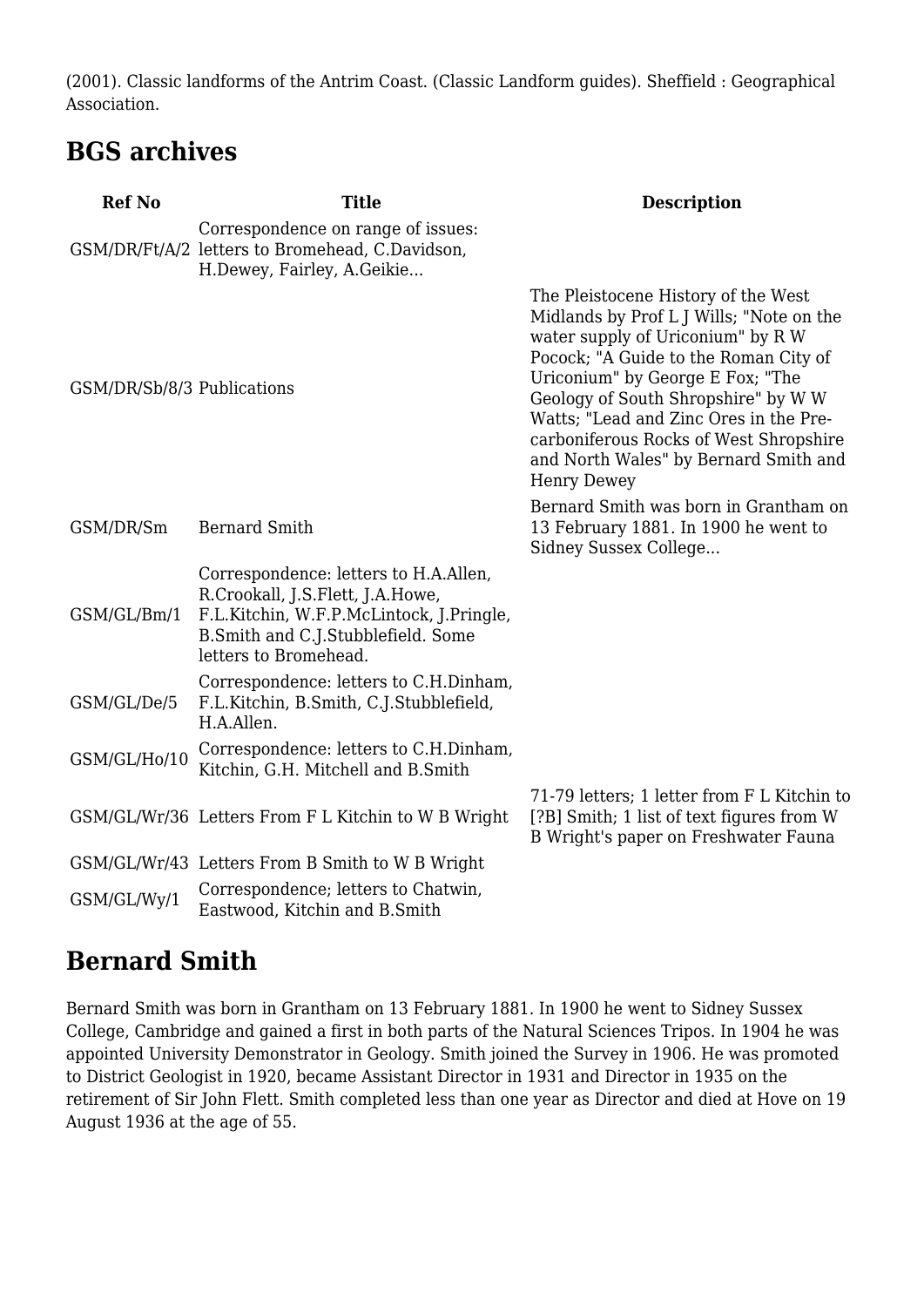## **Bernard Smith as Director of the Survey**

**Extract from: From: Wilson, H.E. Down to earth - one hundred and fifty years of the British Geological Survey. Edinburgh:Scottish Academic Press, 1985. [In all directions: developments under Sir Henry's fourteen successors In all directions: developments under Sir Henry's fourteen successors]**

Flett retired after the opening of the new Museum and the centenary celebrations and was succeeded by Bernard Smith (1881-1936) who had been on the staff since 1906. Poor Smith lasted only ten months before dying suddenly in August in 1936. He was remembered with affection by those who knew him as a pleasant, unaffected man, a good geologist who ruled the post-war exservicemen in the Whitehaven office with a rod of iron. He joined the Survey 'with no thought of promotion' and when he was Director he told C. J. Stubblefield, then on the Council of the Geological Society, that he did not wish to be President of the Society while he was Director. His sudden demise was a great loss to the Survey.

After a period when McClintock acted as locum, Smith was succeeded as Director by E. B. Bailey, who had been in the Scottish office for thirty years but had left for the Chair of Geology at Glasgow University in 1930.

Retrieved from ['http://earthwise.bgs.ac.uk/index.php?title=Bernard\\_Smith&oldid=49485](http://earthwise.bgs.ac.uk/index.php?title=Bernard_Smith&oldid=49485)' [Category](http://earthwise.bgs.ac.uk/index.php/Special:Categories):

[Pioneers of the British Geological Survey](http://earthwise.bgs.ac.uk/index.php/Category:Pioneers_of_the_British_Geological_Survey)

# **Navigation menu**

### **Personal tools**

- Not logged in
- [Talk](http://earthwise.bgs.ac.uk/index.php/Special:MyTalk)
- [Contributions](http://earthwise.bgs.ac.uk/index.php/Special:MyContributions)
- [Log in](http://earthwise.bgs.ac.uk/index.php?title=Special:UserLogin&returnto=Bernard+Smith&returntoquery=action%3Dmpdf)
- [Request account](http://earthwise.bgs.ac.uk/index.php/Special:RequestAccount)

#### **Namespaces**

- $\bullet$  [Page](http://earthwise.bgs.ac.uk/index.php/Bernard_Smith)
- [Discussion](http://earthwise.bgs.ac.uk/index.php?title=Talk:Bernard_Smith&action=edit&redlink=1)

 $\Box$ 

### **Variants**

### **Views**

- [Read](http://earthwise.bgs.ac.uk/index.php/Bernard_Smith)
- [Edit](http://earthwise.bgs.ac.uk/index.php?title=Bernard_Smith&action=edit)
- [View history](http://earthwise.bgs.ac.uk/index.php?title=Bernard_Smith&action=history)